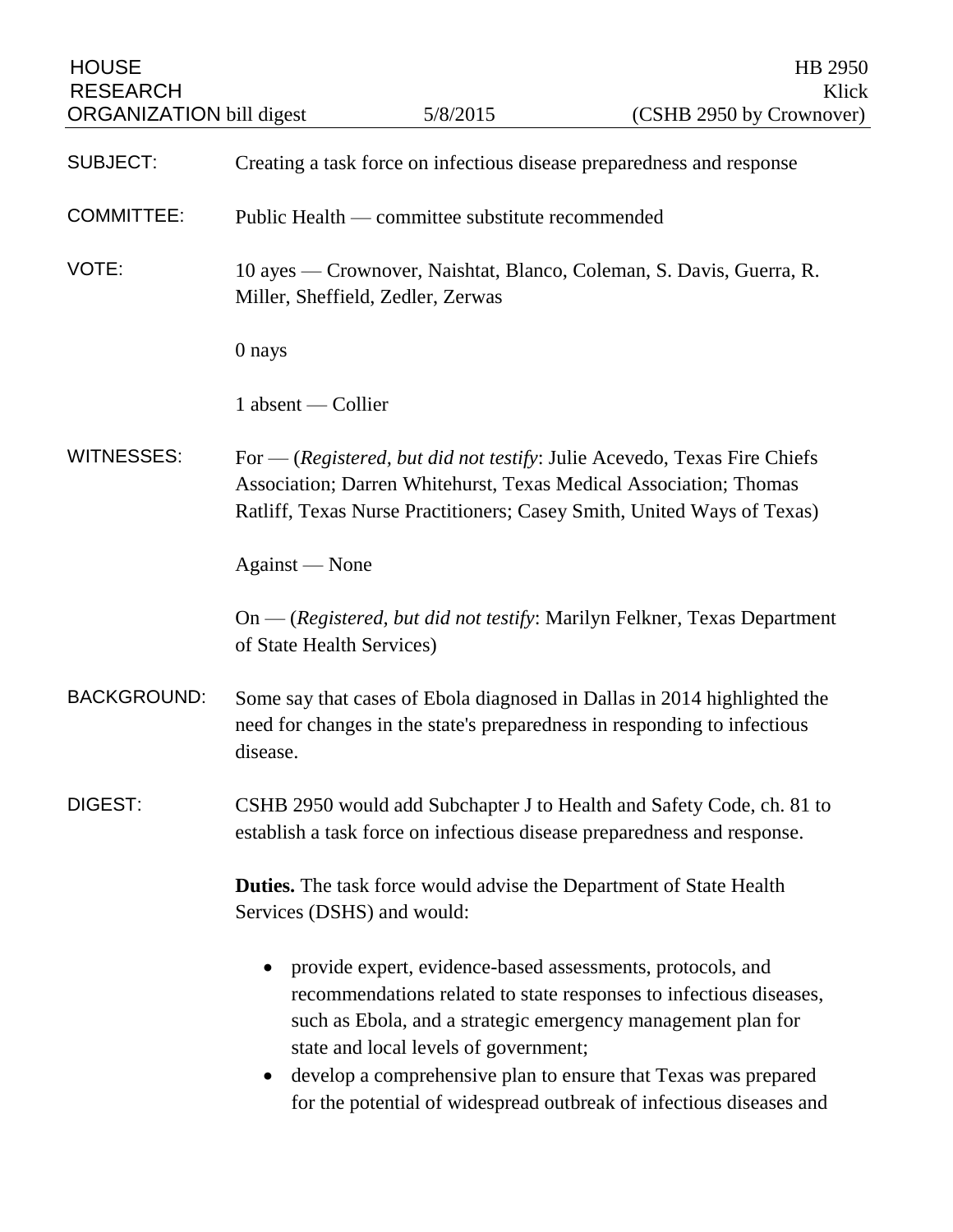## HB 2950 House Research Organization page 2

could provide rapid response to protect the safety and well-being of Texas citizens;

- evaluate available supplies and resources; and
- serve as a reliable and transparent source of information.

The task force would develop the plan using the expertise of medical professionals in Texas and other states and would collaborate with local government and health officials. It would use, as practicable, the Texas Emergency Preparedness Plan, identify various responses necessary in the event of an epidemic, establish a command and control structure, and coordinate with appropriate entities to ensure public awareness and education regarding any pandemic threat.

**Members.** The commissioner of DSHS would appoint task force members as necessary, including members from relevant state agencies, members with expertise in infectious diseases, and members from Texas higher education institutions. The commissioner would appoint to the task force at least:

- one member representing a local health authority serving a rural area;
- one member representing a local health authority serving an urban area;
- one licensed physician;
- one licensed nurse;
- one emergency medical services personnel; and
- one member representing a hospital.

The commissioner would appoint a director of the task force from among the members.

**Meetings.** The task force would be required to meet at times and locations determined by the director. The task force could hold a closed meeting to discuss matters that were confidential by state or federal law or to ensure public security or law enforcement needs.